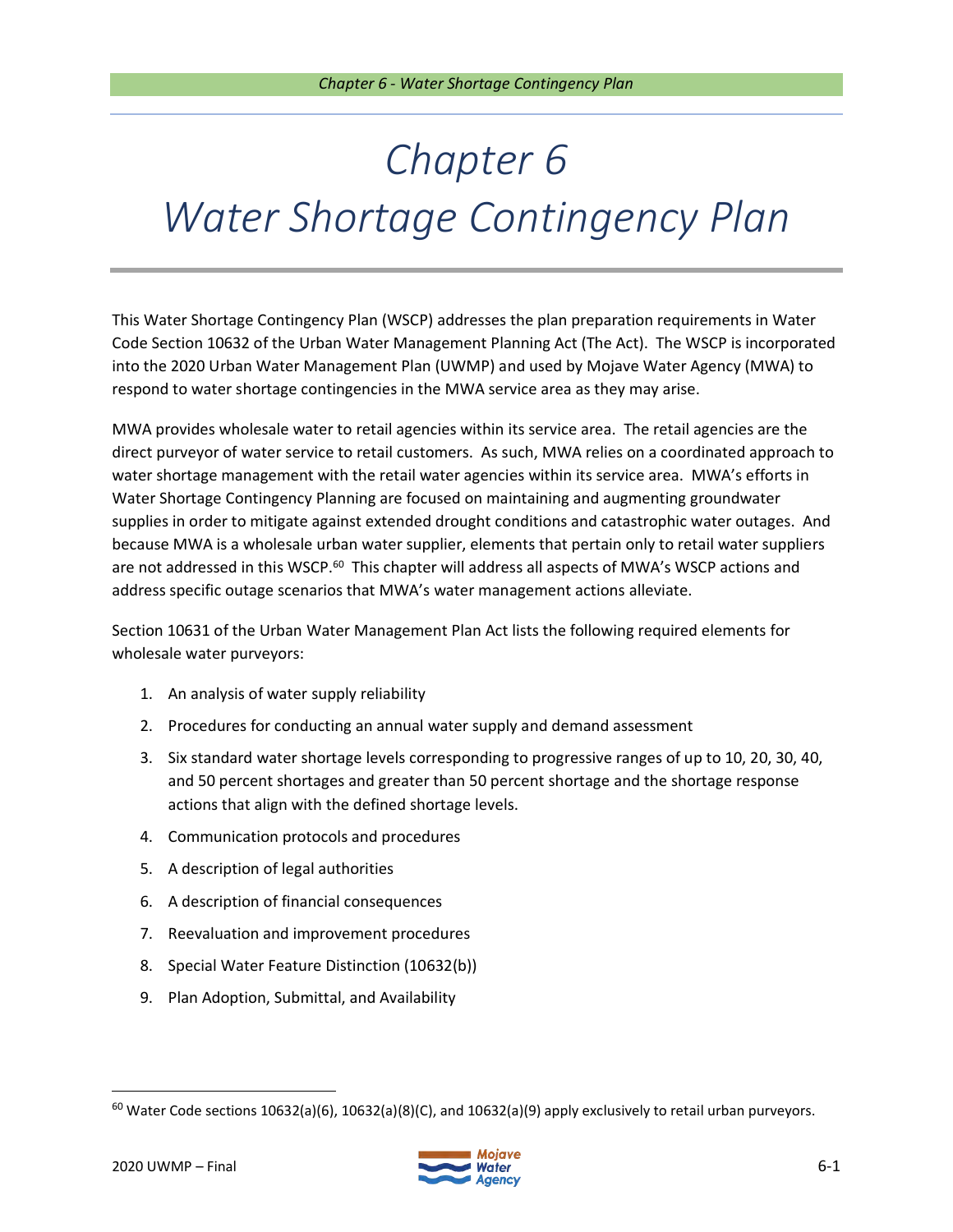This WSCP is a stand-alone plan that may be adopted independently from the UWMP and may be amended or refined and readopted as needed over coming months and years independently from the UWMP.

# 6.1 Water Supply Reliability Analysis

Mojave Water Agency is a special act district created in 1960 under Chapter 97 of the California Water Code Water Appendices. MWA service area covers 4,900 square miles in San Bernardino County and delivers water for regional groundwater management that is used by numerous retail water purveyors, ten of which are required to prepare an UWMP under the Urban Water Management Planning Act. Regional water supplies consist of naturally recharged groundwater, return flows, wastewater imports and imported State Water Project supplies. These supplies are discussed in greater detail in Chapter 3.

The water demands in the MWA service area currently serve a population approaching 500,000 people that is expected to grow to nearly 700,000 people by 2065.<sup>61</sup> MWA's service area demand analysis includes both the population assessment and relevant land use information provided by each retail provider. In short, the MWA service area demands are set to increase from 129,645 acre-feet per year in 2020 to over 142,000 acre-feet per year in 2045. Moreover, MWA's regional demands projection for 2065 exceed 150,000 acre-feet. These long-term demands are included in the 2020 UWMP in order to improve long-term water management and planning actions. These demands are discussed in detail in Chapter 4.

MWA has sufficient available regional supplies to meet the regional demands through 2065. These supplies include not only the sources noted above, but also stored water within the SWP system and groundwater storage within the MWA service area. In concert with the supplies noted above, these stored supplies allow MWA to provide reliable water supplies to retail agencies in dry year conditions. Accordingly, as shown in Chapter 5, MWA has reliable water supplies available to meet normal, single dry, and five consecutive dry year water demands through 2065.

# 6.2 Annual Water Supply and Demand Assessment Procedures

The WSCP describes MWA's procedural methodology for managing shortages and developing its Annual Water Supply and Demand Assessment (Annual Assessment). The Annual Assessment will be submitted to DWR by July 1 each year with the first Annual Assessment due July 1, 2022. The Annual Assessment examines MWA's anticipated water reliability for the current year and one additional dry year to determine what, if any, water shortages stages may be triggered during the required period. The Annual Assessment will be used by MWA decisionmakers to prepare for and initiate implementation of any needed response actions, as well as to inform customers, the general public, interested parties, and local, regional, and state government entities to prepare for such required actions, if necessary.



<sup>61</sup> *Mojave Water Agency Population Forecast, 2020 Edition*, August 2020, UC Riverside School of Business Center for Economic Forecasting and Development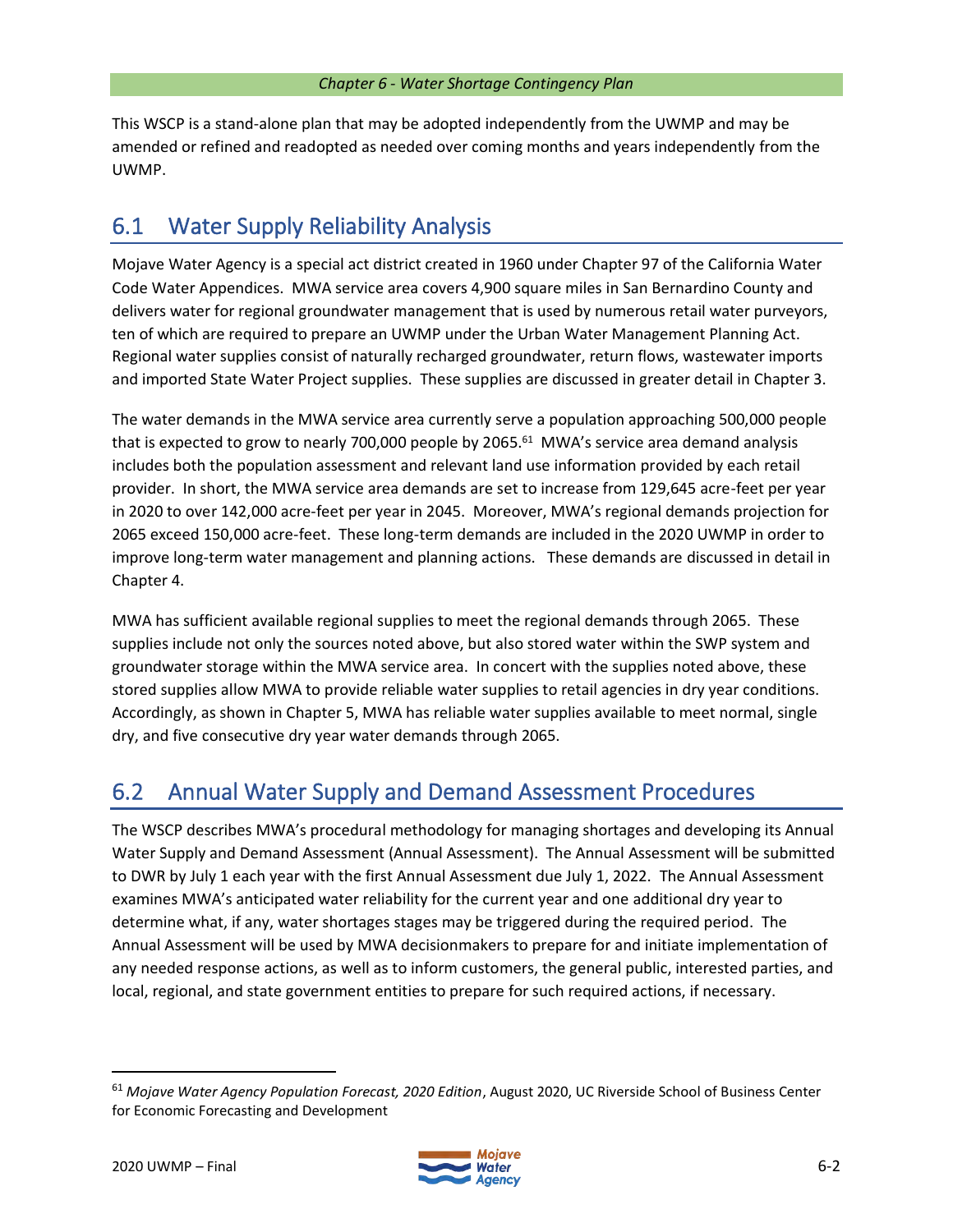## 6.2.1 Analytical and Decision-making Processes

MWA plans to conduct its Annual Assessment according to the following timeline and process:

|            | By February 1 Initial data collection, analysis, and coordination with retail agencies |  |  |
|------------|----------------------------------------------------------------------------------------|--|--|
| By March 1 | Preliminary Draft Annual Assessment subject to internal review                         |  |  |
| By April 1 | Draft Annual Assessment and results briefing for MWA decision-makers                   |  |  |
| By May 1   | Approval of Annual Assessment to MWA Decision-makers                                   |  |  |
| By June 1  | <b>Public Release of Annual Assessment and Public Notifications</b>                    |  |  |
| By July 1  | Submit Annual Assessment to DWR in advance of July 1 deadline                          |  |  |

MWA will prepare its Annual Assessment using the following key data and analytical methods:

- **Prepare supply estimates for each water source for the analysis period.**
- Update unconstrained regional demand and estimate anticipated actual water use for the analysis period.
- Update infrastructure assessment, including estimated water supply production capability on a monthly basis for the analysis period.
- $\bullet$  Identify and quantify any locally applicable factors that may influence or disrupt supplies during the analysis period.

For the purposes of conducting the Annual Assessment, MWA's definition of "dry year" mimics characteristics of 2014-2015 water year.

## 6.2.2 Submittal Procedure

MWA will submit its Annual Assessment to DWR via email by July 1 each year. At the time of DWR submittal, MWA will also notify all retail water agencies, the public, and other stakeholders concerning the results of the Annual Assessment and where it is available for review.

# 6.3 Six Standard Water Shortage Stages and Shortage Response Actions

The WSCP requires water suppliers to adopt six water shortage stages, which correspond to progressively severe water shortage conditions (up to 10%, 20%, 30%, 40%, 50%, and greater than 50% percent shortage) as compared to the normal reliability condition. These water shortage stages have been standardized to allow for a consistent regional and statewide approach to conveying the relative severity of water supply shortage conditions. Changes in supply availability will trigger an appropriate water shortage stage. MWA will then implement the response actions as specified below.

The WSCP is required to identify locally appropriate shortage response actions that align with the defined shortage stages and include demand reduction actions, supply augmentation actions, system

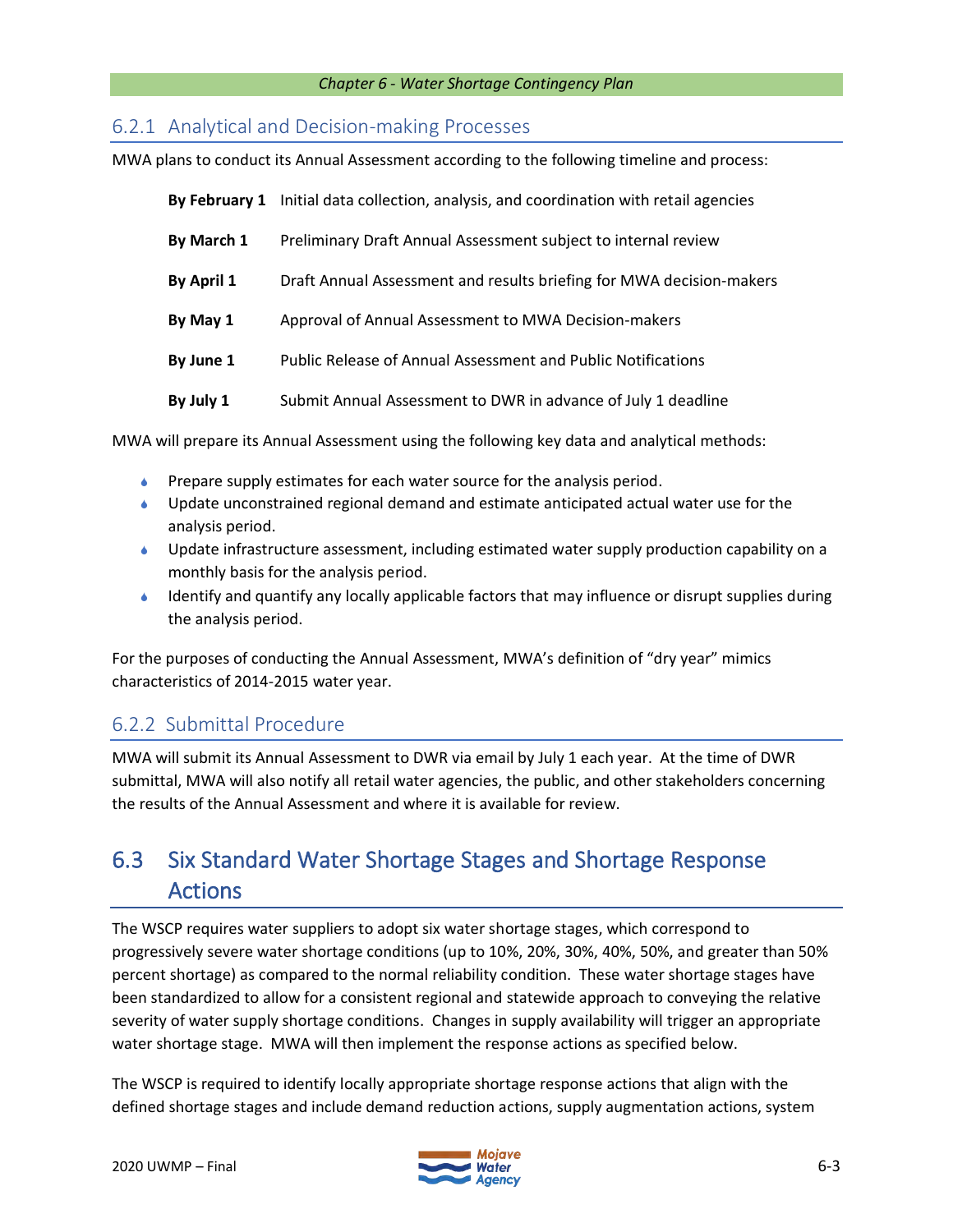operational changes, and mandatory prohibitions against specific water use practices that are in addition to state-mandated prohibitions and appropriate to the local conditions. For each response action the WSCP is to provide an estimate of the extent to which the gap between supplies and demand will be reduced by implementation of the action.

MWA has grouped the actions to be taken during a water shortage condition into six stages, providing flexibility to address water shortages up to and exceeding the 50 percent shortage level condition. The following is an overview of the staged response MWA could follow during a given water shortage condition including sequential Stages (1-6) based on shortage severity, relative supply conditions for each stage, and percent shortage reduction levels. MWA will adopt the six standard water shortage stages for this 2020 WSCP as shown in Table 6-1*.*

| Shortage<br><b>Stage</b> | Shortage<br>Percentage | <b>Shortage Response</b>                                                                                                                                            |                                                                                                                                                                        |  |
|--------------------------|------------------------|---------------------------------------------------------------------------------------------------------------------------------------------------------------------|------------------------------------------------------------------------------------------------------------------------------------------------------------------------|--|
| $\mathbf{1}$             | Up to 10%              | • Access Stored Supplies,<br>as needed<br>• Access Flexible Supplies,<br>as needed<br>• Implement Voluntary<br><b>Demand Reduction</b>                              | • 0-100% met by Storage<br>• 0-100% met by Flexible Supplies<br>• 0-10% met by communicating voluntary<br>demand reduction                                             |  |
| $\overline{2}$           | 10%-20%                | • Access Stored Supplies,<br>as needed<br>• Access Flexible Supplies,<br>as needed<br>• Implement Voluntary<br><b>Demand Reduction</b><br>• Reduce $R^3$ Deliveries | • 0-100% met by Storage<br>• 0-100% met by Flexible Supplies<br>• 0-20% met by communicating voluntary<br>demand reduction<br>• 0-20% through reduced $R^3$ deliveries |  |
| $\overline{3}$           | 20%-30%                | • Access Stored Supplies,<br>as needed<br>• Access Flexible Supplies,<br>as needed<br>• Implement Voluntary<br><b>Demand Reduction</b><br>• Reduce $R^3$ Deliveries | • 0-100% met by Storage<br>• 0-100% met by Flexible Supplies<br>• 0-30% met by communicating voluntary<br>demand reduction<br>• 0-30% through reduced $R^3$ deliveries |  |
| 4                        | 30%-40%                | • Access Stored Supplies,<br>as needed<br>• Access Flexible Supplies,<br>as needed                                                                                  | • 0-100% met by Storage<br>• 0-100% met by Flexible Supplies<br>• 0-30% met by communicating voluntary<br>demand reduction                                             |  |

### *Table 6-1: Shortage Stages and Response Actions*



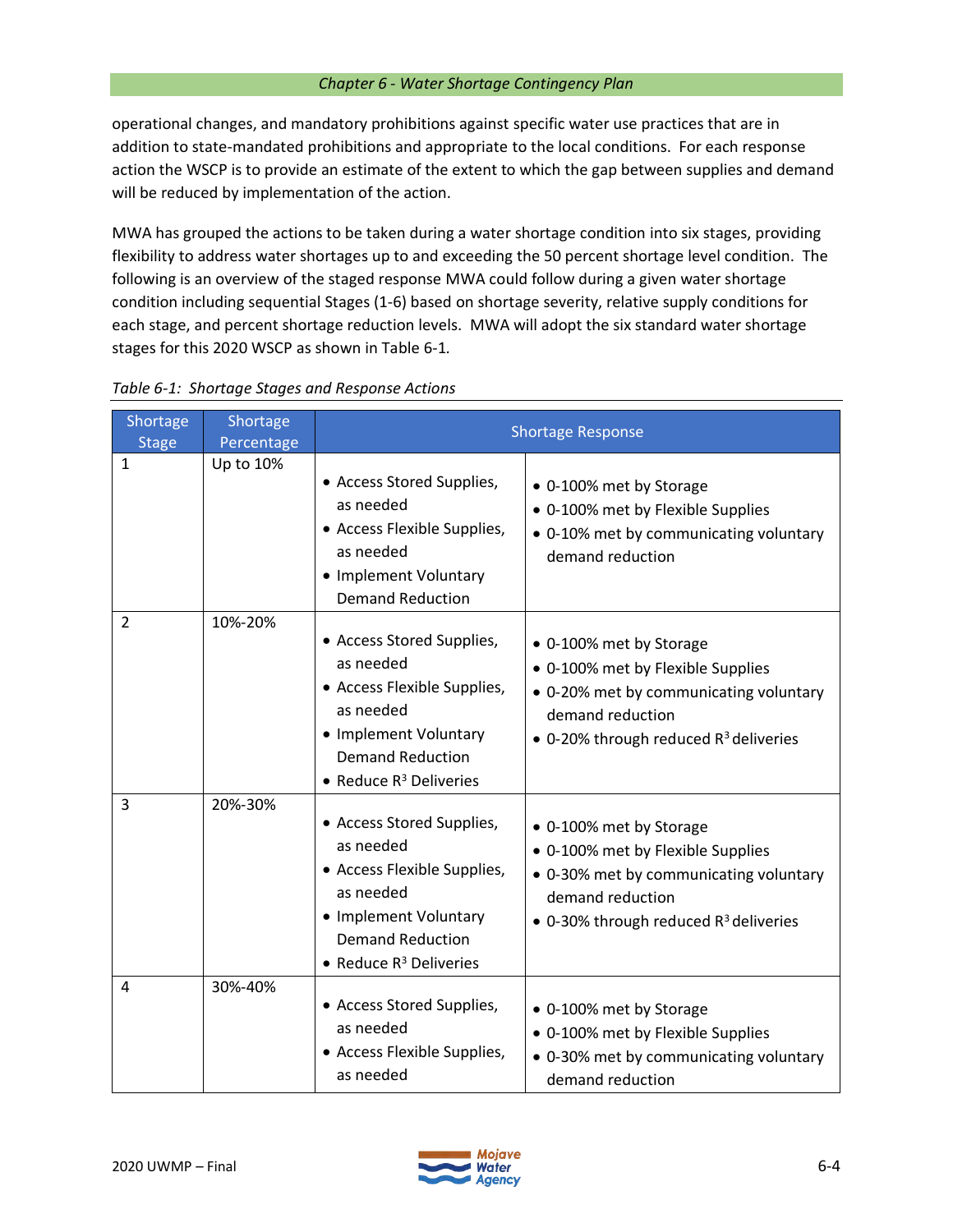|  |  | Chapter 6 - Water Shortage Contingency Plan |
|--|--|---------------------------------------------|
|--|--|---------------------------------------------|

|   |                  | • Implement Voluntary<br>Demand Reduction<br>• Reduce $R^3$ Deliveries                                                                                              | • 0-30% through reduced $R^3$ deliveries                                                                                                                               |
|---|------------------|---------------------------------------------------------------------------------------------------------------------------------------------------------------------|------------------------------------------------------------------------------------------------------------------------------------------------------------------------|
| 5 | 40%-50%          | • Access Stored Supplies,<br>as needed<br>• Access Flexible Supplies,<br>as needed<br>• Implement Voluntary<br>Demand Reduction<br>• Reduce $R^3$ Deliveries        | • 0-100% met by Storage<br>• 0-100% met by Flexible Supplies<br>• 0-30% met by communicating voluntary<br>demand reduction<br>• 0-30% through reduced $R^3$ deliveries |
| 6 | More than<br>50% | • Access Stored Supplies,<br>as needed<br>• Access Flexible Supplies,<br>as needed<br>• Implement Voluntary<br><b>Demand Reduction</b><br>• Reduce $R^3$ Deliveries | • 0-100% met by Storage<br>• 0-100% met by Flexible Supplies<br>• 0-30% met by communicating voluntary<br>demand reduction<br>• 0-30% through reduced $R^3$ deliveries |

**Stage 1 (up to 10 percent shortage)** – When Stage 1 is implemented, voluntary water conservation is encouraged. The drought situation is explained to the public and governmental bodies. MWA explains the possible subsequent water shortage stages in order to forecast possible future actions for the retail agencies. The activities performed by MWA during this stage include, but are not limited to:

- Implementation of all Voluntary Water Conservation Measures to a level addressing up to 10% water conservation savings.
- Public information campaign consisting of distribution of literature, speaking engagements, website updates, bill inserts, and conversation messages printed inlocal newspapers.
- **■** Educational programs in area schools.
- Initiating a Conservation Hotline, a toll-free number with trained Conservation Representatives to answer customer questions about conservation and water use efficiency.
- Access stored supplies to address supply deficits, as needed
- Access alternative water supplies to address supply deficits, as needed

**Stage 2 (11 - 20 percent shortage) –** When Stage 2 is implemented, voluntary water conservation is strongly encouraged. MWA coordinates actions with regional retail water purveyors. The drought situation is explained to the public and governmental bodies. MWA explains the possible subsequent water shortage stages in order to forecast possible future actions for the customer base. The activities performed by MWA during this stage include, but are not limited to:

 Implementation of all Voluntary Water Conservation Measures to a level addressing up to 20% water conservation savings.

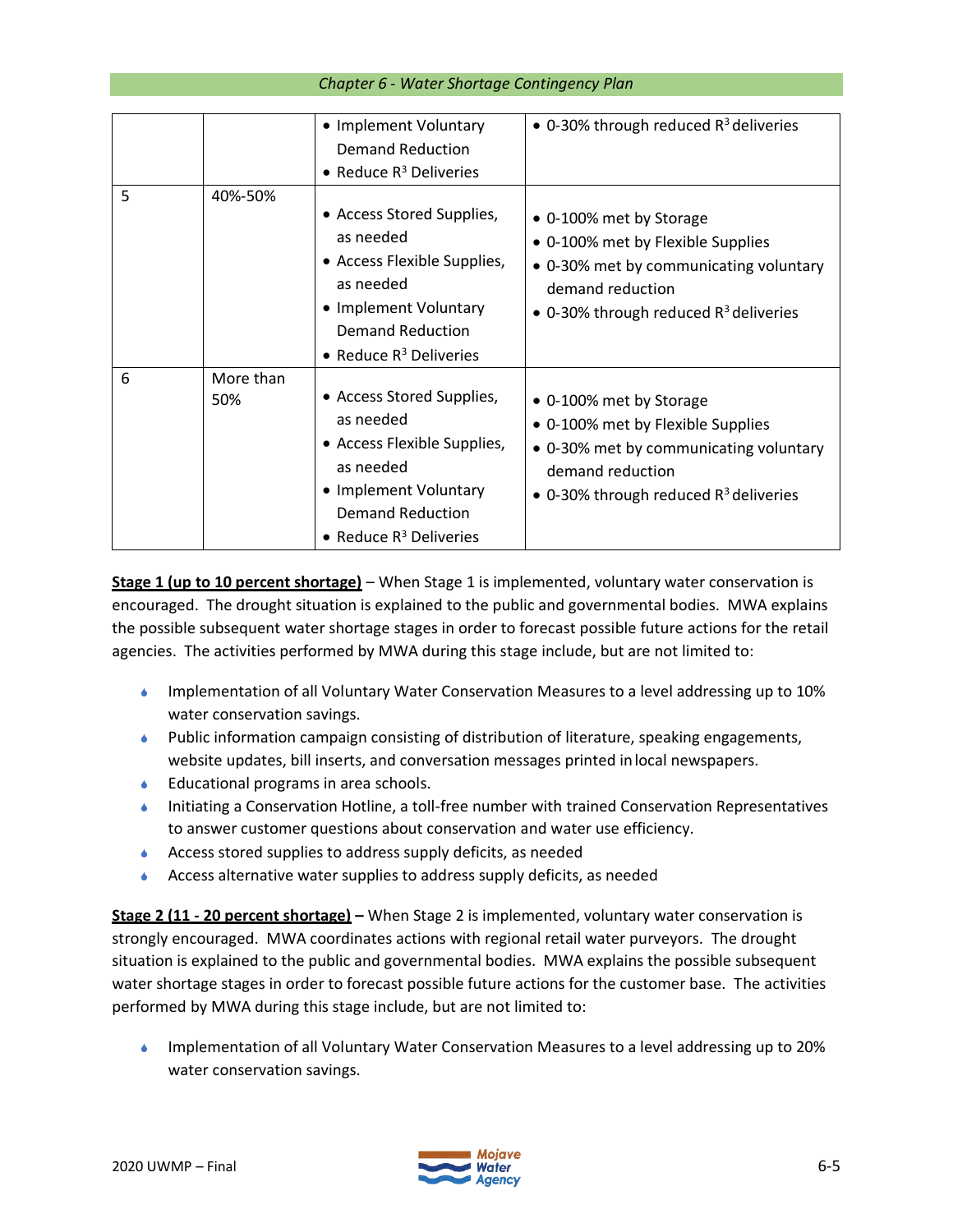- Public information campaign consisting of distribution of literature, speaking engagements, website updates, bill inserts, and conversation messages printed in local newspapers.
- **■** Educational programs in area schools.
- Expanding the Conservation Hotline, a toll-free number with trained Conservation Representativesto answer customer questions about conservation and water use efficiency.
- Access stored supplies to address supply deficits, as needed
- Access alternative water supplies to address supply deficits, as needed
- Reduce  $R^3$  deliveries as appropriate with retail agencies

**Stage 3 (21 - 30 percent shortage)** – When Stage 3 is implemented, voluntary water conservation is strongly encouraged and demand reduction measures are repeatedly communicated. MWA coordinates actions with regional retail water purveyors and emphasizes MWA's ability to assist with supply reallocation. The seriousness of the drought situation is explained to the public and governmental bodies. MWA explains the possible subsequent water shortage stages in order to forecast possible future actions for the customer base. The activities performed by MWA during this stage include, but are not limited to:

- Implementation of all Voluntary Water Conservation Measures to a level addressing up to 30% water conservation savings.
- Aggressive public information campaign consisting of distribution of literature, speaking engagements, website updates, bill inserts, and conversation messages printed inlocal newspapers.
- ◆ Educational programs in area schools.
- Expanding the Conservation Hotline, a toll-free number with trained Conservation Representativesto answer customer questions about conservation and water use efficiency.
- Access stored supplies to address supply deficits, as needed
- Access alternative water supplies to address supply deficits, as needed
- Reduce  $R^3$  deliveries as appropriate with retail agencies

**Stage 4 (31 - 40 percent shortage)** – When Stage 4 is implemented, voluntary water conservation is strongly encouraged and demand reduction measures are repeatedly communicated. MWA coordinates actions with regional retail water purveyors and assesses opportunities for supply reallocation among participating retail water purveyors. The seriousness of the drought situation is explained to the public and governmental bodies. MWA explains the possible subsequent water shortage stages in order to forecast possible future actions for the customer base. The activities performed by MWA during this stage include, but are not limited to:

- Implementation of all Voluntary Water Conservation Measures to a level addressing up to 30% water conservation savings.
- Aggressive public information campaign consisting of distribution of literature, speaking engagements, website updates, bill inserts, and conversation messages printed in local newspapers.
- Educational programs in area schools.

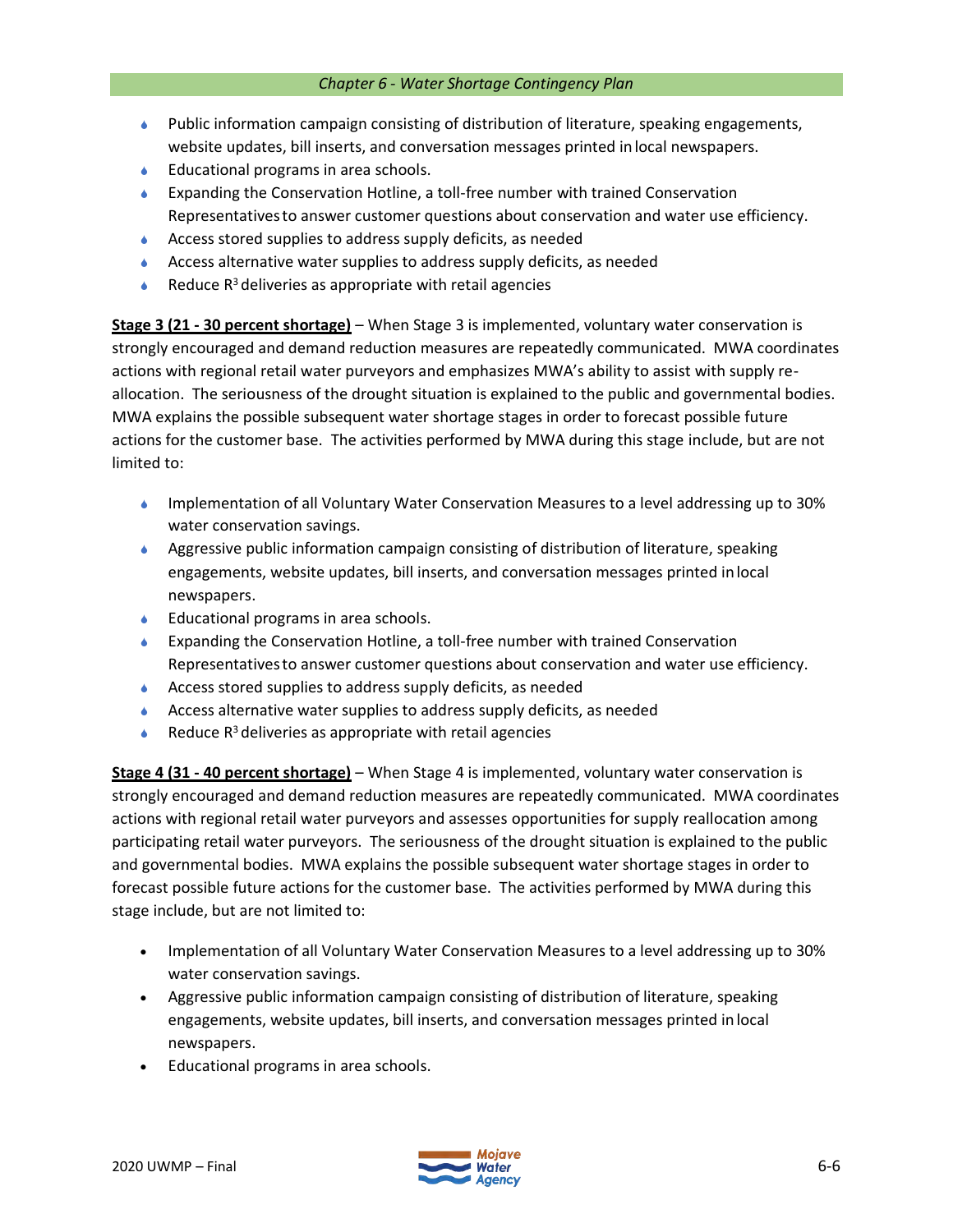- Expanding the Conservation Hotline, a toll-free number with trained Conservation Representativesto answer customer questions about conservation and water use efficiency.
- Access stored supplies to address supply deficits, as needed
- Access alternative water supplies to address supply deficits, as needed
- Reduce  $R^3$  deliveries as appropriate with retail agencies

**Stage 5 (41 - 50 percent shortage)** – When Stage 5 is implemented, voluntary water conservation is stressed to all regional purveyors and demand reduction measures are repeatedly communicated. MWA coordinates actions with regional retail water purveyors and assesses opportunities for supply reallocation among participating retail water purveyors. The dire situation caused by the water shortage is explained to the public and governmental bodies. MWA explains the possible subsequent water shortage stages in order to forecast possible future actions for the customer base. The activities performed by MWA during this stage include, but are not limited to:

- Implementation of all Voluntary Water Conservation Measures to a level addressing up to 30% water conservation savings.
- Aggressive public information campaign consisting of distribution of literature, speaking engagements, website updates, bill inserts, and conversation messages printed in local newspapers.
- Educational programs in area schools.
- Expanding the Conservation Hotline, a toll-free number with trained Conservation Representativesto answer customer questions about conservation and water use efficiency.
- Access stored supplies to address supply deficits, as needed
- Access alternative water supplies to address supply deficits, as needed
- Reduce  $R^3$  deliveries as appropriate with retail agencies

**Stage 6 (greater than 50 percent shortage)** – When Stage 6 is implemented, voluntary water conservation is stressed to all regional purveyors and demand reduction measures are repeatedly communicated. MWA coordinates actions with regional retail water purveyors and assesses opportunities for supply reallocation among participating retail water purveyors. The emergency situation caused by the water shortage is explained to the public and governmental bodies. MWA explains conditions leading to supply reductions to all retail purveyors. The activities performed by MWA during this stage include, but are not limited to:

- Implementation of all Voluntary Water Conservation Measures to a level addressing up to 30% water conservation savings.
- Aggressive public information campaign consisting of distribution of literature, speaking engagements, website updates, bill inserts, and conversation messages printed in local newspapers.
- Educational programs in area schools.
- Expanding the Conservation Hotline, a toll-free number with trained Conservation Representativesto answer customer questions about conservation and water use efficiency.
- Access stored supplies to address supply deficits, as needed
- Access alternative water supplies to address supply deficits, as needed

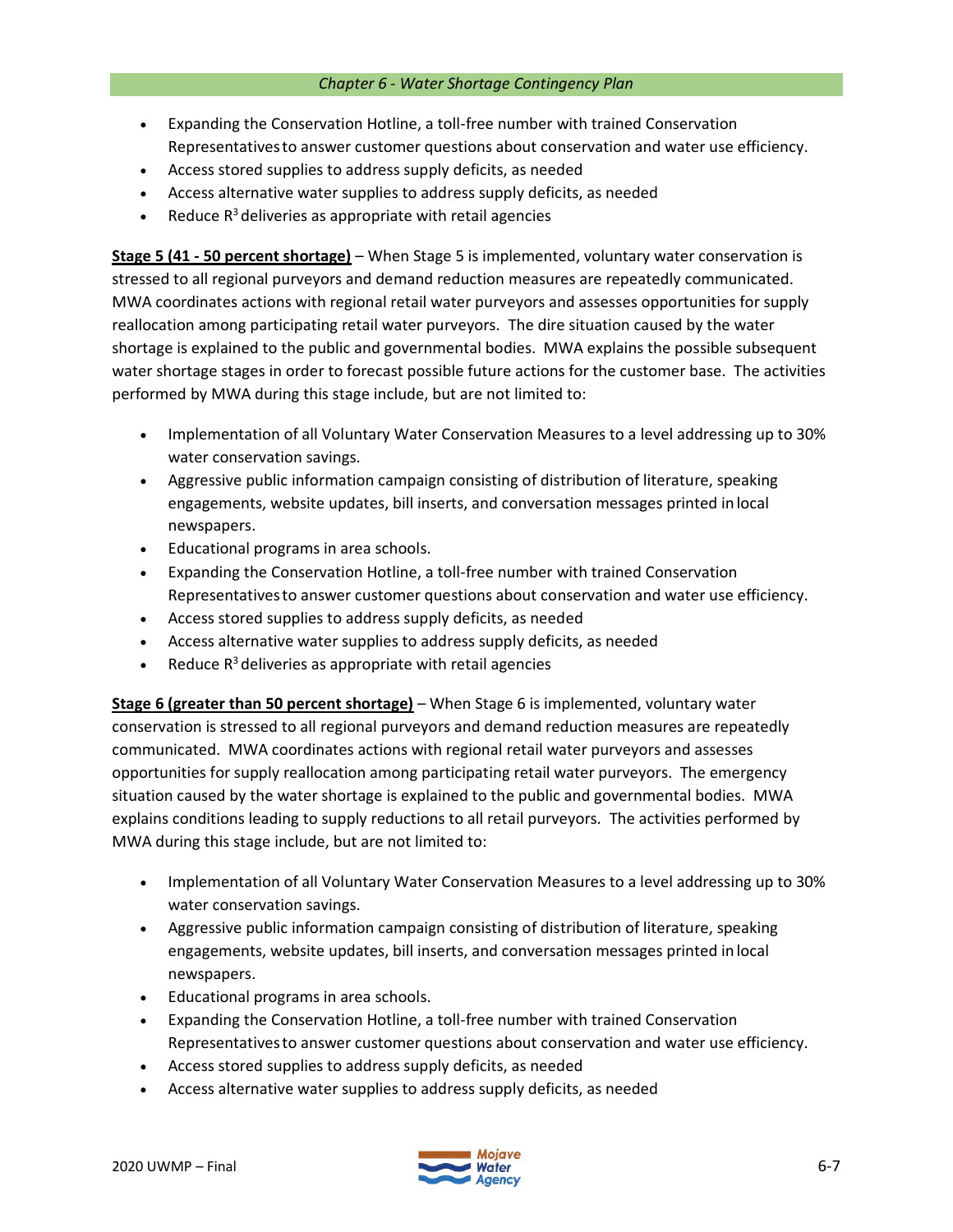• Reduce  $R<sup>3</sup>$  deliveries as appropriate with retail agencies

## 6.3.1 Supply Augmentation Actions

The following water supply augmentation actions may be used as response actions for the appropriate Water Shortage Stage. MWA may access its stored water sources in various locations inside and outside its service area. This storage occurs as carryover water in the SWP as well as groundwater storage within the MWA Service Area. These stored supplies may be transferred or exchanged with other purveyors that can assist in providing water supplies to MWA's service area. In addition, MWA will work with the California Department of Water Resources (DWR) to access supplies that may be made available in the statewide conveyance systems. Lastly, MWA may take additional supply augmentation actions that become available during the identified water shortage condition like acquiring water from other entities through transfers or exchanges that may be delivered into MWA's service area.

## 6.3.2 Operational Changes

The following water system operational changes may be used as response actions for the appropriate Water Shortage Stage. MWA may use its water storage and conveyance facilities to expedite water acquisitions, transfers, and exchanges that may alleviate identified water shortage conditions. MWA will assess the utility associated with full operational capacity at its  $R^3$  facility and coordinate operational actions with retail agencies that will help address water shortage conditions. Moreover, where operational flexibility exists in MWA's six turnouts from the East Branch of the State Water Project, MWA may exercise operational options to facilitate water shortage mitigation actions.

## 6.3.3 Emergency Response Plan for Catastrophic Water Shortages

This section identifies actions to be undertaken by MWA to prepare for, and implement during, a catastrophic interruption of water supplies. A catastrophic interruption could result from natural and man-made events that causes a water shortage severe enough to trigger a Stage 1-6 water supply shortage condition. In addition, MWA's SWP water supplies are conveyed through the California Aqueduct system operated by DWR, and DWR has created several emergency plans to address catastrophic outages. This section addresses the catastrophic outage scenarios and relevant actions that MWA will undertake should a catastrophic outage occur.

Earthquakes are an issue of concern in the Mojave Basin region. The southern portion of the San Andreas Fault borders the western edge of Mojave Water Agency's Service Area and an earthquake on that fault could significantly impact water service and infrastructure. The California Department of Water Resources (DWR) has noted that an earthquake could damage the California Aqueduct conveyance system through structural damage or electrical failures which could potentially halt water deliveries to MWA. In short, an earthquake may create regional turmoil that could impact local infrastructure or cause power outages for extended periods of time.

DWR has a contingency California Aqueduct outage plan for restoring the California Aqueduct to service should a major break occur because of an earthquake or other catastrophic reason. DWR estimates that a major break in the California Aqueduct would take approximately four months to repair. Although extended water supply shortages may manifest for MWA's imported water supplies, the retail agencies

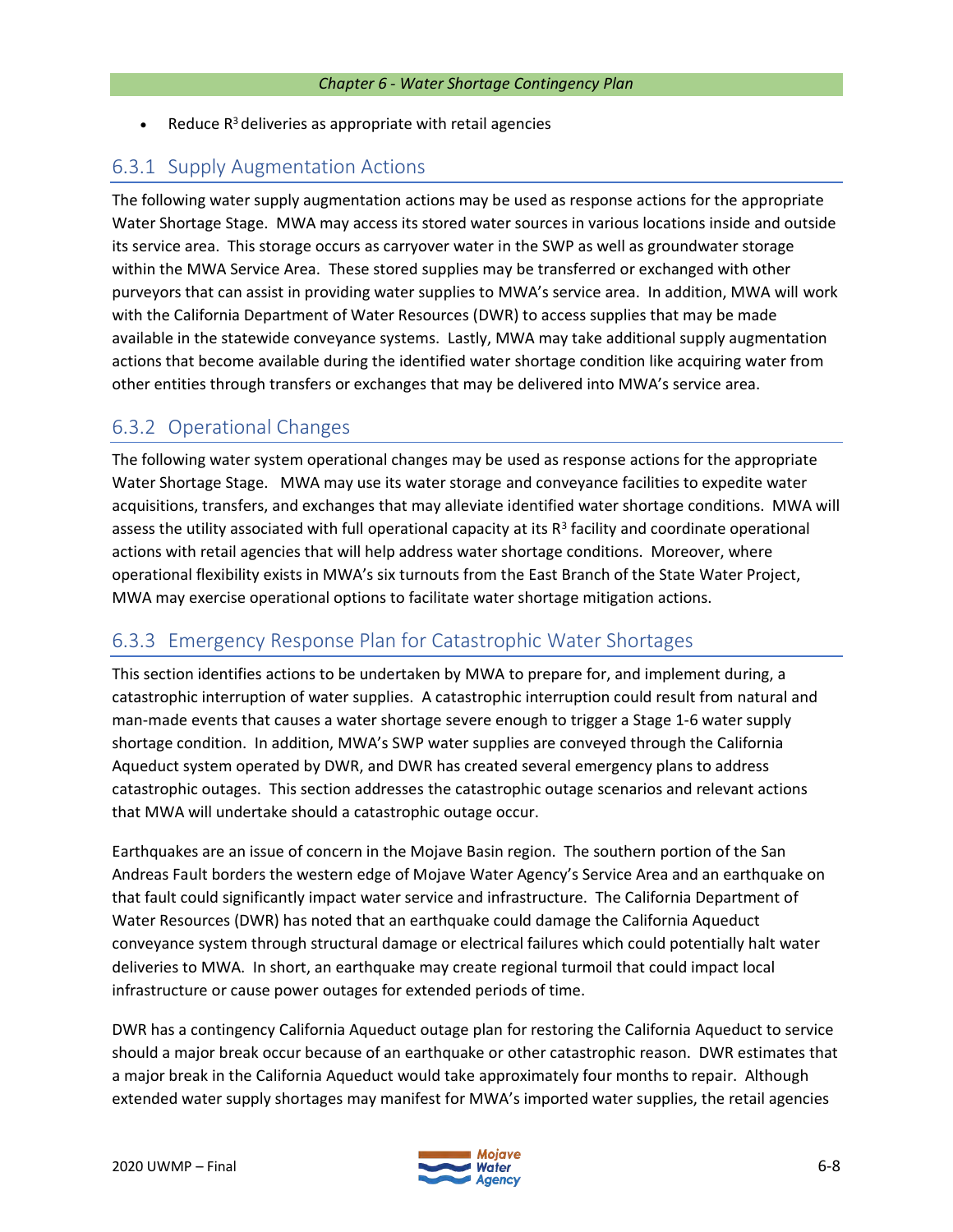and MWA have alternative water supplies available to meet fundamental customer demands. Retail agencies have access to managed groundwater throughout the MWA Service Area and MWA has stored imported water supplies that could be used to meet crisis conditions. Local effects of a catastrophic outage on local water systems may require additional cooperative efforts among regional water purveyors.

In addition to earthquakes, the SWP could experience other emergency outage scenarios. Past examples include slippage of aqueduct side panels into the California Aqueduct near Patterson in the mid-1990s, the Arroyo Pasajero flood event in 1995 (which also destroyed part of Interstate 5 near Los Baños), flood damage to the East Branch of the Aqueduct in 2015, and various subsidence and leakage repairs needed along the Main Branch and East Branch of the Aqueduct since the 1980s. All of these outages were short-term in nature (on the order of weeks to several months), and DWR's Operations and Maintenance Division worked diligently to devise methods to keep the Aqueduct in operation and continue SWP deliveries while repairs were made. Thus, the SWP contractors generally experienced no interruption in total annual deliveries but local actions to mitigate the outage were implemented.

It is important to note that all of MWA's SWP imported supply is used to replenish groundwater recharge facilities. These groundwater augmentation efforts insulate regional purveyors against an outage of the SWP system. As noted in Chapter 3, MWA has over 200,000 acre-feet of stored water available for extraction and use in the MWA service area. Combining this stored water with other stored supplies by the local retail agencies as well as the existing groundwater supplies in the region, MWA and its wholesale member agencies may sustain water supplies in a catastrophic outage of the SWP delivery systems. Even an interruption in SWP supplies for several months would not provide any immediate threat to potable water deliveries from groundwater production wells.

MWA developed its Regional Recharge and Recovery Project, known as "R<sup>3</sup>," to increase flexibility in its water system. The R<sup>3</sup> project is a basin management tool and conjunctive use project that distributes stored water via groundwater wells pumping from the Mojave Basin to local retail water purveyors. This groundwater pumping production is done to benefit each of the retail water agencies and in lieu of pumping from other groundwater production facilities of these retail agencies. This groundwater management project allows water to be pumped in a portion of the basin to be used in lieu of other groundwater production in other portions of the basin so that the various areas of the basin can be actively managed. The  $R<sup>3</sup>$  project includes groundwater recharge facilities, groundwater production wells, booster pumps, storage reservoirs, interconnections to the retail customer water system, water meters, and chlorination facilities. The R<sup>3</sup> facilities provide redundant capacity to the retail agencies during catastrophic outage events. Although MWA may stop deliveries in the  $R<sup>3</sup>$  facilities to the retail agencies at any time, the facilities may help provide water supplies during crisis conditions. In short, working in parallel with the retail agencies, the  $R<sup>3</sup>$  facilities can be used to supplement the facilities that each retail water agency may have to handle catastrophic outages.

The R<sup>3</sup> facilities also have a separate Emergency Response Plan (ERP).<sup>62</sup> This ERP identifies emergency procedures, response actions, and responsible personnel that would be activated in the event of an emergency with the R<sup>3</sup> facilities. Specifically, the ERP addresses responses to leaks or service



 $^{62}$  R<sup>3</sup> System Emergency/Disaster Response Plan Update 2019, Mojave Water Agency.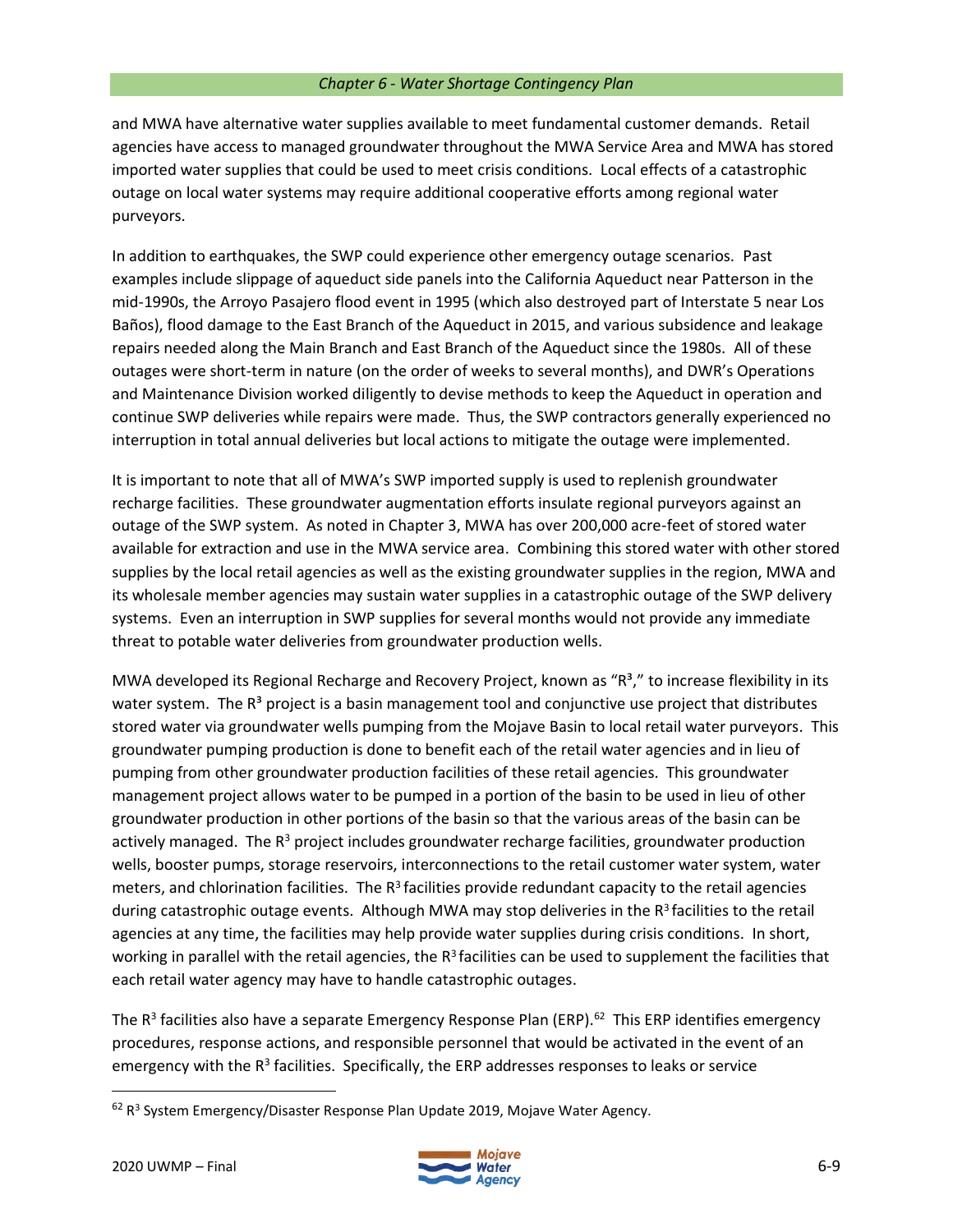interruptions, low pressure, power outage, contamination, and physical destruction of the  $R^3$  facilities.<sup>63</sup> Accordingly, MWA's  $R^3$  ERP provides an additional buffer against emergency and catastrophic outage that may impact Statewide, regional, or local water distribution and treatment facilities.

The area's water sources are generally of good quality, and no insurmountable problems resulting from industrial or agricultural contamination are foreseen. If contamination did result from a toxic spill or similar problematic event, the contamination would be isolated and should not significantly impact the total water supply in the region. In addition, such an event would be addressed in the retailers' emergency response plan as well as the  $R^3$  ERP.

## 6.3.4 SWP Emergency Outage Scenarios

There are numerous events that could result in significant outages and potential interruption of service. Examples of possible nature-caused events include a levee breach in the Delta near the Harvey O. Banks Pumping Plant, a flood, an earthquake event that severely damages the California Aqueduct along its San Joaquin Valley traverse, or an earthquake event along the East Branch of the California Aqueduct. Such events could impact some or all SWP contractors south of the Delta.

The response of DWR, MWA, and other SWP contractors to such events would be highly dependent on the type and location of any such event. In typical SWP operations, water flowing through the Delta is diverted at the SWP's main pumping facility, located in the southern Delta, and is pumped into the California Aqueduct. During the relatively heavier runoff period in the winter and early spring, Delta diversions generally exceed SWP contractor demands, and the excess is stored in San Luis Reservoir. The SWP California Aqueduct terminal reservoirs, such as Pyramid and Castaic Lakes, are also replenished during these periods. During the summer and fall, when diversions from the Delta are generally more limited and less than contractor demands, releases from San Luis Reservoir are used to make up the difference in deliveries to contractors. The SWP share of storage capacity at San Luis Reservoir is 1,062,000 AF.

MWA receives its SWP deliveries through the East Branch of the California Aqueduct. The other contractors receiving deliveries from the East Branch are Metropolitan Water District, Antelope Valley-East Kern Water Agency, Palmdale Water District, Crestline-Lake Arrowhead Water Agency, Desert Water Agency, San Gabriel Valley Municipal Water District, San Bernardino Valley Municipal Water District, San Gorgonio Pass Water Agency, and Coachella Valley Water District. The East Branch has two terminal reservoirs, Silverwood Lake and Lake Perris, which were designed to provide emergency storage and regulatory storage (i.e., storage to help meet peak summer deliveries) for several of the East Branch contractors. However, MWA does not have contract rights to storage capacity in those reservoirs. Silverwood Lake is within the MWA service area and releases from the lake flow into the primary groundwater basins within the MWA service area. In addition to SWP storage south of the Delta in San Luis Reservoir and the terminal reservoirs, a number of contractors have stored water in groundwater banking programs in the San Joaquin Valley and more recently along the East Branch, and many also have surface and groundwater storage within their own service areas.



 $63$  FRP at 2-3.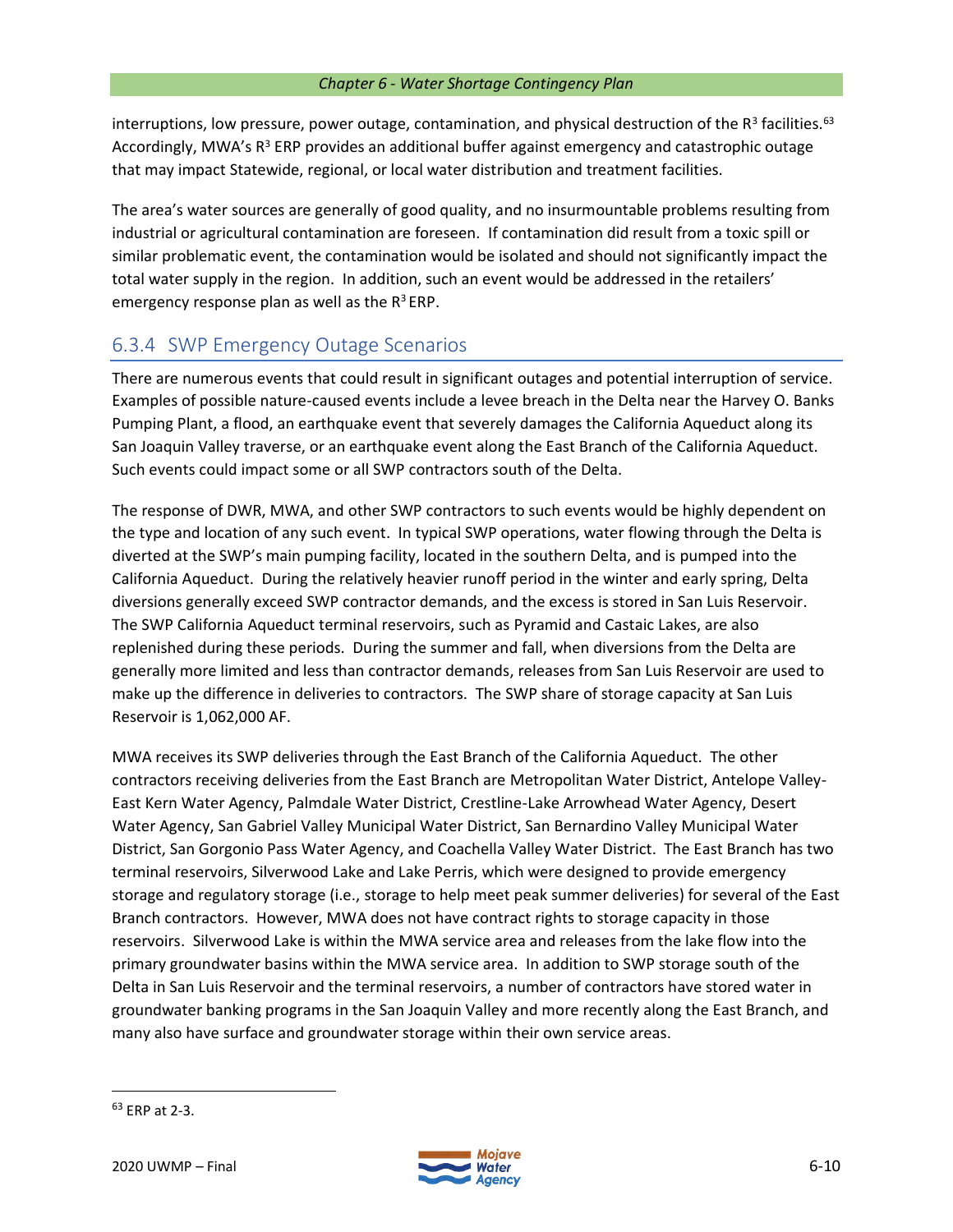Three scenarios that could impact the delivery to MWA of its SWP supply or other supplies delivered to it through the California Aqueduct are described below. For each of these scenarios, it was assumed that an outage of six months could occur. MWA's ability to meet demands during the worst of these scenarios is presented following the scenario descriptions.

### Scenario 1: Levee Breach near the Sacramento-San Joaquin Delta

The California Department of Water Resources (DWR) has estimated that in the event of a major earthquake in or near the Delta, regular water supply deliveries from the SWP could be interrupted for up to three years, posing a substantial risk to the California business economy. Accordingly, a postevent strategy has been developed which would provide necessary water supply protections. The plan has been coordinated through DWR, the Army Corps of Engineers (Corps), Bureau of Reclamation, California Office of Emergency Services (Cal OES), the Metropolitan Water District of Southern California, and the State Water Contractors. Full implementation of the plan would enable resumption of at least partial deliveries from the SWP in less than six months.

**DWR Delta Flood Emergency Management Plan ("Emergency Pathway").** DWR has developed the Delta Flood Emergency Management Plan to provide strategies for a response to Delta levee failures, which addresses a range of failures up to and including earthquake-induced multiple island failures during dry conditions when the volume of flooded islands and saltwater intrusion are large. Under such severe conditions, the plan includes a strategy to establish an emergency freshwater pathway from the central Delta along Middle River and Victoria Canal to the export pumps in the south Delta. The plan includes the pre-positioning of emergency construction materials at existing and new stockpiles and warehouse sites in the Delta, and development of tactical modeling tools (DWR Emergency Response Tool) to predict levee repair logistics, water quality conditions, and timelines of levee repair and suitable water quality to restore exports. The Delta Flood Emergency Management Plan has been extensively coordinated with state, federal and local emergency response agencies. DWR, in conjunction with local agencies, the Corps and Cal OES, regularly conduct simulated and field exercises to test and revise the plan under real time conditions.

DWR and the Corps provide vital Delta region response to flood and earthquake emergencies, complementary to an overall Cal OES structure. Cal OES is preparing its Northern California Catastrophic Flood Response Plan that incorporates the DWR Delta Flood Emergency Management Plan. These agencies utilize a unified command structure and response and recovery framework. DWR and the Corps, through a Delta Emergency Operations Integration Plan, would integrate personnel and resources during emergency operations.

**Levee Improvements and Prioritization.** The DWR Delta Levees Subvention Program has prioritized, funded, and implemented levee improvements along the emergency freshwater pathway and other water supply corridors in the central and south Delta region. These efforts have been complementary to the DWR Delta Flood Emergency Management Plan, which along with use of pre-positioned emergency flood fight materials in the Delta, relies on pathway and other levees providing reasonable seismic performance to facilitate restoration of the freshwater pathway after a severe earthquake. Together, these two DWR programs have been successful in implementing a coordinated strategy of emergency preparedness for the benefit of SWP and CVP export systems. Moreover, levee improvements along the

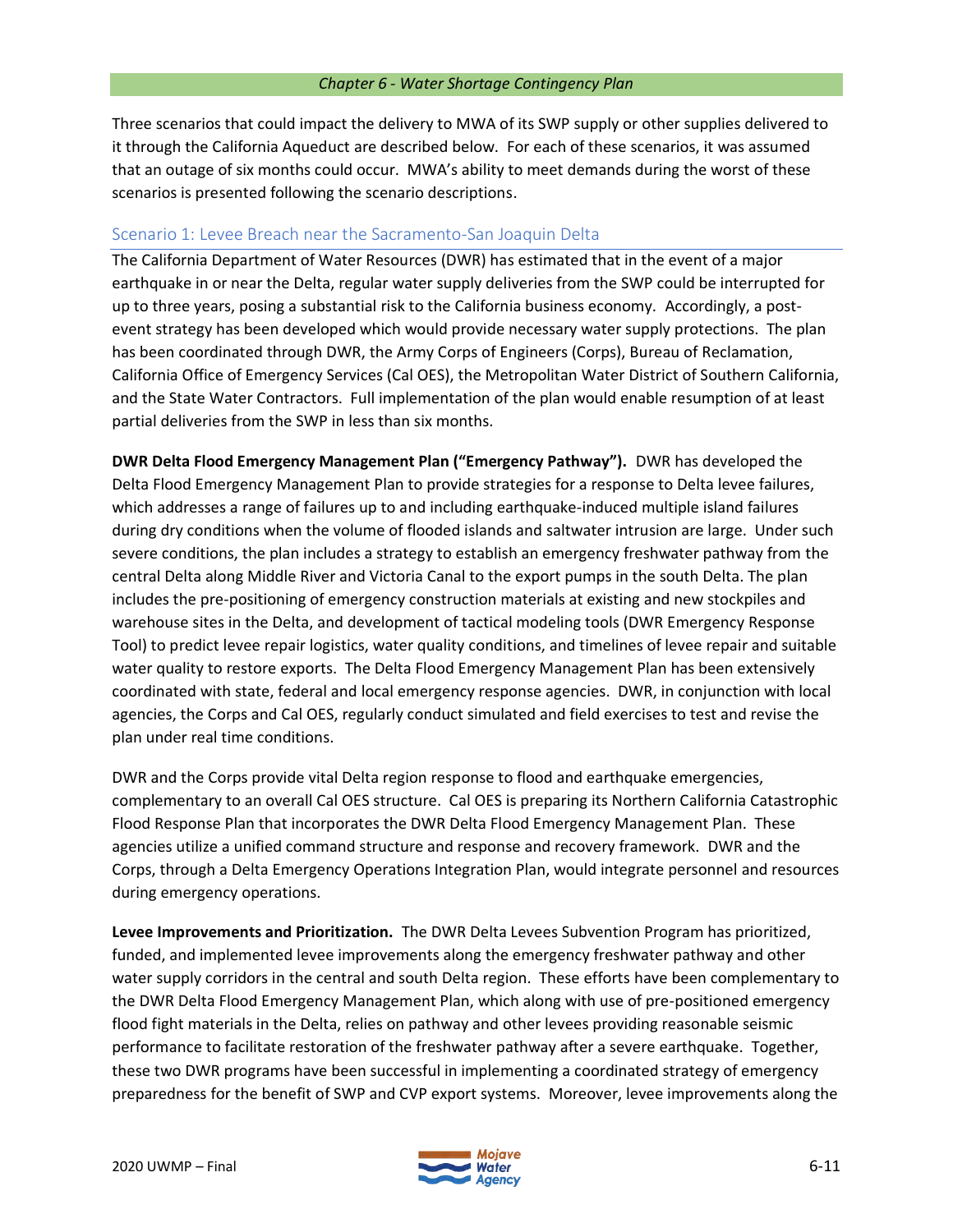pathway and Old River levees consisting of crest raising, crest widening, landside slope fill and toe berms meet the needs of local reclamation districts and substantially improve seismic stability to reduce levee slumping and create a more robust flood-fighting platform. Many urban water supply agencies have participated or are currently participating in levee improvement projects along the Old and Middle River corridors.

## Scenario 2: Complete Disruption of the California Aqueduct in the San Joaquin Valley

The 1995 flood event at Arroyo Pasajero demonstrated vulnerabilities of the California Aqueduct (the portion that traverses the San Joaquin Valley from San Luis Reservoir to Edmonston Pumping Plant). Should a similar flood event or an earthquake damage this portion of the California Aqueduct, deliveries from San Luis Reservoir could be interrupted. DWR has informed the SWP contractors that a fourmonth outage could be expected in such an event. MWA's assumption is a six-month outage.

Arroyo Pasajero is located downstream of San Luis Reservoir and upstream of the primary groundwater banking programs in the San Joaquin Valley. Assuming an outage at a location near Arroyo Pasajero that resulted in the California Aqueduct being out of service for six months, supplies from San Luis Reservoir would not be available to those SWP contractors located downstream of that point. This would include MWA.

## Scenario 3: Complete Disruption of the East Branch of the California Aqueduct

The East Branch of the California Aqueduct begins at a bifurcation of the California Aqueduct south of Edmonston Pumping Plant, which pumps SWP water through and across the Tehachapi Mountains. From the point of bifurcation, the East Branch is an open canal. If a major earthquake (e.g., an event similar to or greater than the 1994 Northridge Earthquake) were to damage a portion of the East Branch, deliveries could be interrupted. The exact location of such damage along the East Branch would be key to determining emergency operations by DWR and the East Branch SWP contractors. Specifically, MWA's six turnouts on the system could all be differently impacted, and some potentially not impacted at all. For this scenario, it was assumed that the East Branch would suffer a single-location break and deliveries of SWP water from north of the Tehachapi Mountains or of contractor water stored in groundwater banking programs in the San Joaquin Valley would not be available. It was also assumed that Silverwood and Perris dams would not be damaged by the event and that water in Silverwood and Perris Lakes would be available to the East Branch SWP contractors.

In any of these three SWP emergency outage scenarios, DWR and the SWP contractors would coordinate operations to minimize supply disruptions. Depending on the particular scenario or outage location, some or all of the SWP contractors south of the Delta might be affected. But even among those contractors, potential impacts would differ given each contractor's specific mix of other supplies and available storage. During past SWP outages, the SWP contractors have worked cooperatively to minimize supply impacts among all contractors. Past examples of such cooperation have included certain SWP contractors agreeing to rely more heavily on alternate supplies, allowing more of the outage-limited SWP supply to be delivered to other contractors, and exchanges among SWP contractors, allowing delivery of one contractor's SWP supply or other water to another contractor, with that water being returned after the outage was over.

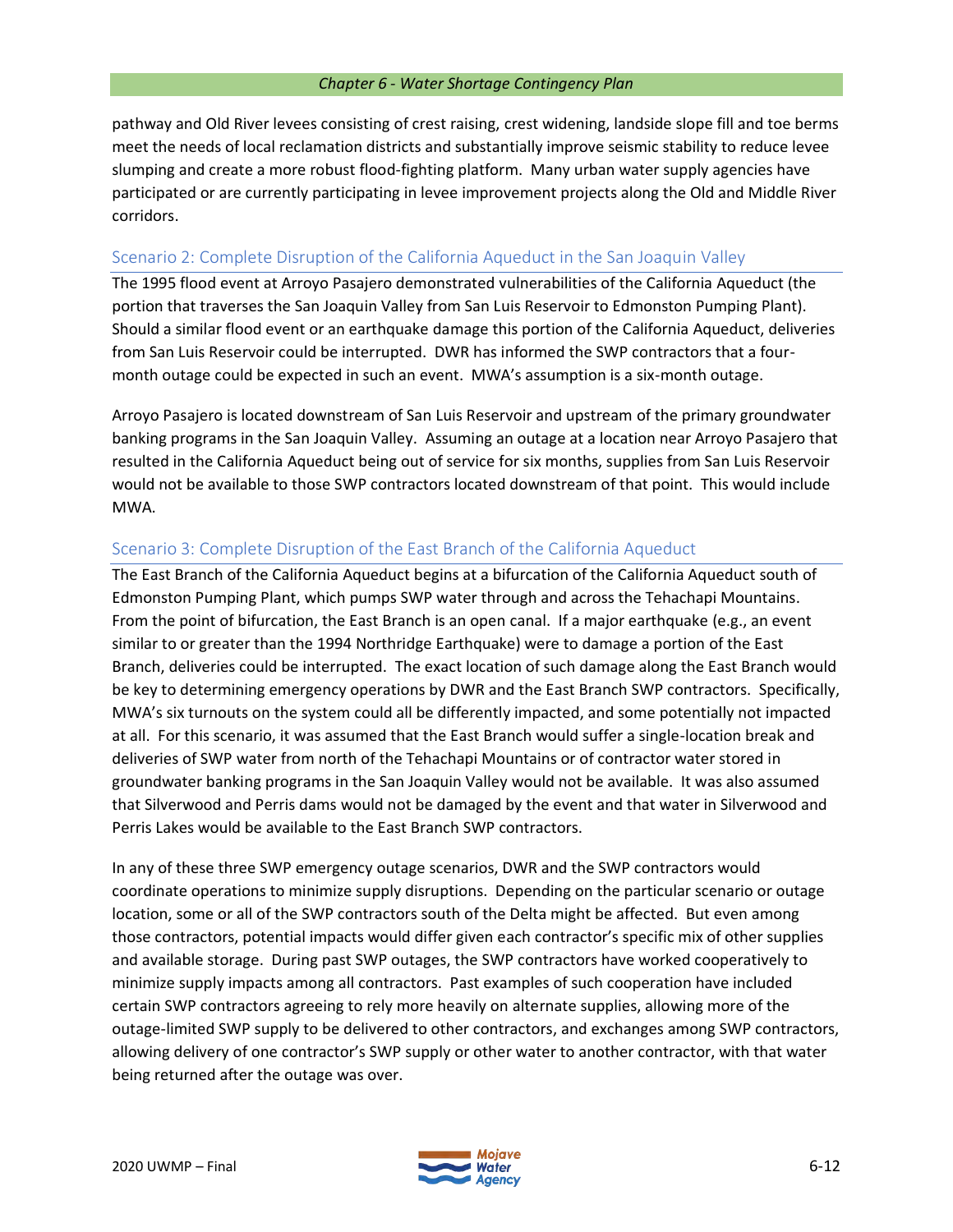Of these three SWP outage scenarios, the scenario of an East Branch outage along with no delivery of stored water from Silverwood Lake presents the worst-case scenario for MWA. In this scenario, MWA and retail agencies would continue to rely solely on local managed groundwater supplies (native water, natural recharge, return flow, and stored imported water). An assessment of the supplies available to meet demands in MWA's service area during a six-month East Branch outage is presented in Table 6-2. The outage focuses on the supply-side of outage mitigation and does not include modified demand numbers that would likely occur at the retail level.

| <b>Emergency</b><br>Outage | <b>Native</b><br><b>Supply</b> | Wastewater<br><b>Import</b> | <b>Return</b><br><b>Flow</b> | <b>Stored</b><br><b>Water</b> | <b>Total</b> |
|----------------------------|--------------------------------|-----------------------------|------------------------------|-------------------------------|--------------|
| Outage Year 1              | 57,349                         | 2,800                       | 44,415                       | 25,145                        | 129,709      |
| Outage Year 2              | 57,349                         | 2,800                       | 44,415                       | 25,209                        | 129,773      |

## *Table 6-2: Regional Available Supplies for Catastrophic Outage<sup>64</sup>*

## Seismic Risk Assessment and Hazard Mitigation Plan

Beginning January 2020, CWC Section 10632.5 mandates urban water suppliers include in their UWMP a seismic risk assessment and mitigation plan to assess the vulnerability of each of the various facilities of a water system and mitigate those vulnerabilities. This requirement can be met by submittal of a copy of the most recent adopted local hazard mitigation plan (LHMP) or multi-hazard mitigation plan under the federal Disaster Mitigation Act of 2000 (Public Law 106-390) if the local hazard mitigation plan or multi-hazard mitigation plan addresses seismic risk. MWA intends to submit a copy of the San Bernardino County Multi-Jurisdictional Hazard Mitigation Plan, approved by the Federal Emergency Management Agency (FEMA) on July 13, 2017 (HMP).<sup>65</sup> This Hazard Mitigation Plan is currently under review and may have updates before the next Urban Water Management Plan cycle in 2025.

The fundamental hazards identified in this plan include Earthquake, Wildfire, Flood, Drought, Terrorism and Climate Change. The HMP addresses the vulnerabilities associated with these items, the other plans and financial issues that impact implementation of the HMP, as well as a comprehensive mitigation strategy. Accordingly, the HMP is incorporated by reference into MWA's WSCP.

## 6.4. Communication Protocols

MWA will engage in specific communication protocols in developing and implementing the WSCP and coordinate with the Regional Water Purveyors and neighboring public agencies to communicate water shortage conditions. MWA will seek to engage customers and provide notice with locally relevant actions that further the water shortage response actions. These actions may include:

Publishing information on MWA's website.



 $64$  The total depicted in Table 6-2 represents projected demands in 2021 and 2022, respectively. As noted in Chapter 3, if these demands in this shortage condition are higher, the difference will be supplemented with additional stored water.

<sup>65</sup> [http://cms.sbcounty.gov/portals/58/Documents/Emergency\\_Services/Hazard-Mitigation-Plan.pdf](http://cms.sbcounty.gov/portals/58/Documents/Emergency_Services/Hazard-Mitigation-Plan.pdf)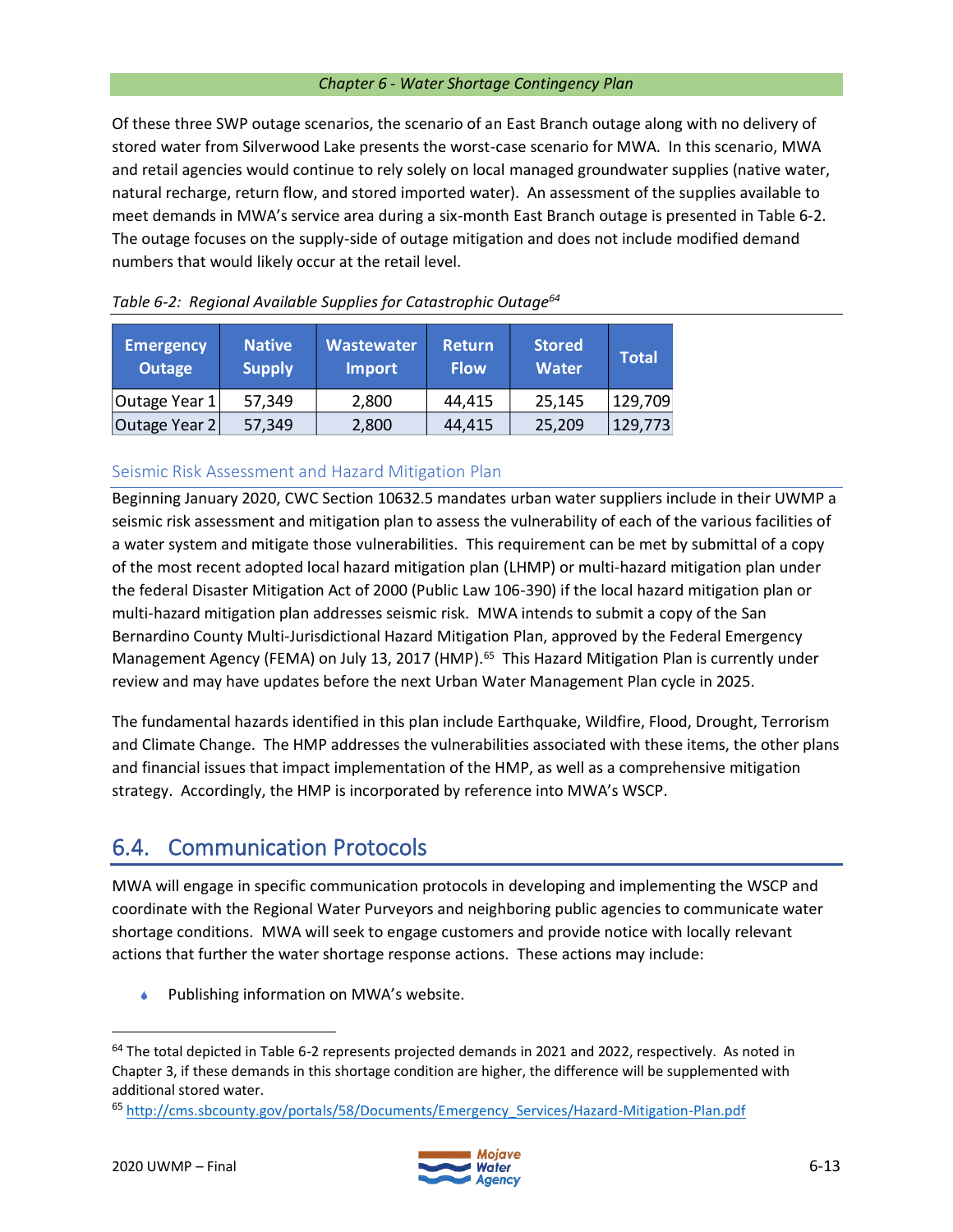- Establishing a telephone hotline.
- Coordinating through direct correspondence with local agencies on water supply management
- **Preparing social media posts to communicate MWA actions.**
- Advertising actions on other local audio and video media.
- Coordinating voluntary and mandatory water shortage condition activities with other local agencies.

Taken together, these communication actions will result in a more effective implementation of MWA's WSCP.

# 6.5 Legal Authorities

MWA is empowered to implement and enforce its water shortage response actions specified in this section through the following legal authorities: California Water Code Water Appendix, Chapter 97, the Mojave Basin Area Adjudication, and the Warren Valley Judgment. MWA has authorities to manage water supplies in its service area, including management of SWP supplies and  $R^3$  facilities. MWA's role as Watermaster under the Mojave Basin Area Adjudication empower it with the authorities to address excessive water use among participating agencies. The Warren Valley Judgment addresses unauthorized or excessive use issues among the participating agencies. However, MWA does not have direct authority to limit groundwater pumping within its service area.

# 6.6 Financial Consequences of WSCP

MWA has assessed the financial conditions associated with developing and delivering water supplies within its service area boundary. As shown in Chapter 3, MWA has developed alternative water supplies that can be accessed to continue water deliveries during extended dry conditions. Accordingly, although MWA may experience minor financial fluctuations due to water shortage conditions, the redundancy in its water storage systems as well as its coordinated approach to managing dry conditions with the retail agencies will insulate MWA from significant financial consequences. Therefore, this WSCP does not anticipate that implementation of MWA's WSCP will create financial conditions that are detrimental to MWA.

# 6.7 Re-evaluation and Improvement Procedures

MWA will continually review and assess its procedures for implementing the WSCP. Specifically, MWA will use the monitoring and reporting protocols identified above as a quality assurance and quality control measure to understand the effectiveness of water shortage activities. These re-evaluation and improvement procedures will include developing reports, memoranda, and presentations that assess the effectiveness of water shortage actions and the WSCP. These protocols will be continually assessed and updated by MWA management staff.

# 6.8 Special Water Feature Distinction